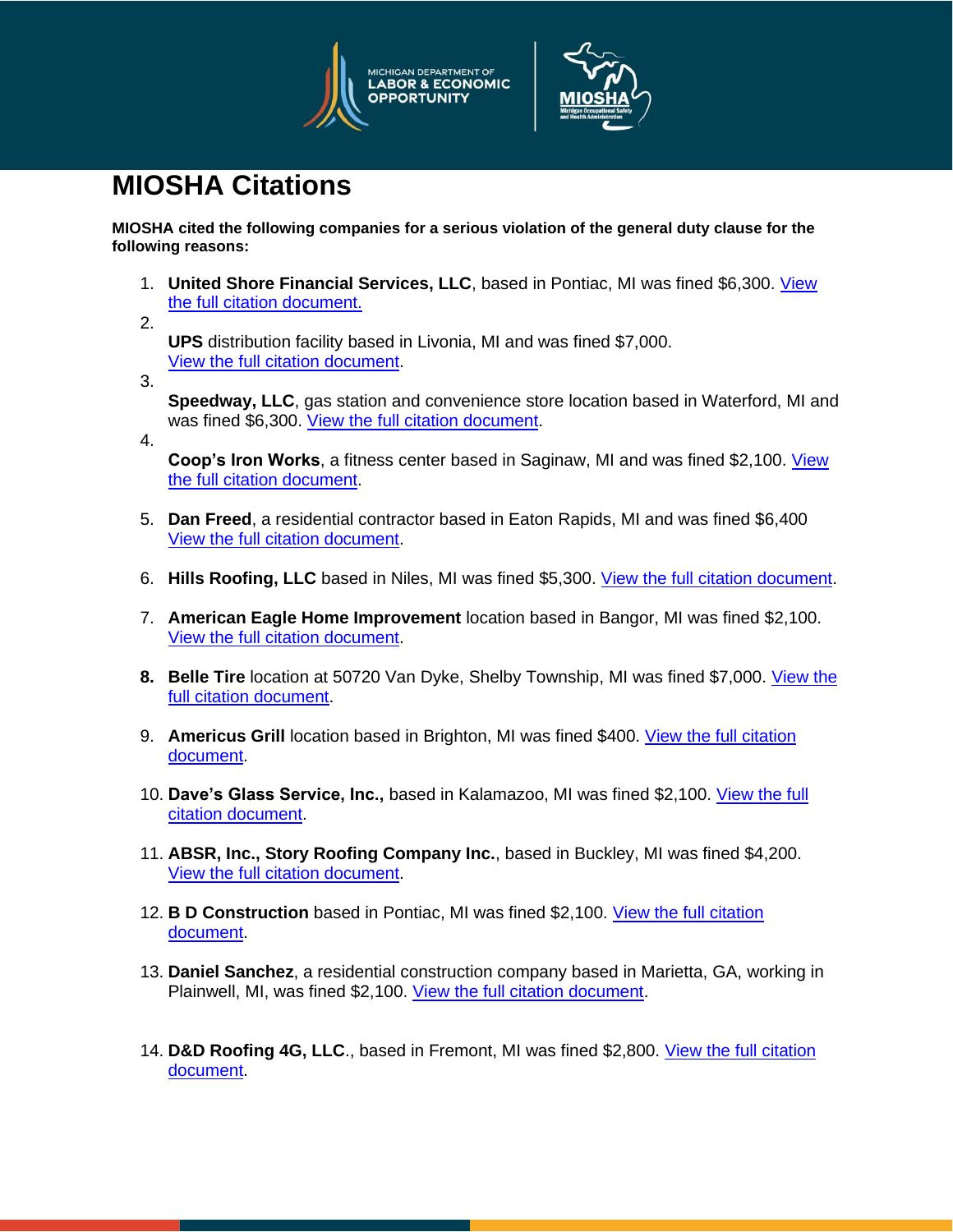- 15. Fresh Pak, a produce packing facility based in Detroit, MI was fined \$4,900. View the [full citation document.](https://www.michigan.gov/documents/leo/Fresh_Pak_702412_7.pdf)
- 16. **Gillespie Roofing** based in Lansing, MI was fined \$2,100. [View the full citation](https://www.michigan.gov/documents/leo/Gillespie_Roofing_702413_7.pdf)  [document.](https://www.michigan.gov/documents/leo/Gillespie_Roofing_702413_7.pdf)
- 17. **Home Depot** location based at 25451 Michigan Avenue Dearborn Heights, MI, was fined \$4,000. [View the full citation document.](https://www.michigan.gov/documents/leo/Home_Depot_-_Dearborn_702418_7.pdf)
- 18. **Nain Construction** based in Grand Rapids, MI was fined \$2,100. [View the full citation](https://www.michigan.gov/documents/leo/Nain_Construction_702420_7.pdf)  [document.](https://www.michigan.gov/documents/leo/Nain_Construction_702420_7.pdf)
- 19. **Pilot Company**, a fuel supplier location based at 6158 New US 223 Ottawa Lake, MI was fined \$3,500. [View the full citation document.](https://www.michigan.gov/documents/leo/Pilot_Company_702424_7.pdf)
- 20. **A&S Warren Foods Inc, Shoppers Market Warren** in Warren, MI was fined \$1,500. [View the full citation document.](https://www.michigan.gov/documents/leo/A__S_Warren_Foods_Inc_Shoppers_Market_Warren_702402_7.pdf)
- 21. **Valentin Roofing, LLC** based in Kalamazoo, MI was fined \$2,100. [View the full citation](https://www.michigan.gov/documents/leo/Valentin_Roofing_702422_7.pdf)  [document.](https://www.michigan.gov/documents/leo/Valentin_Roofing_702422_7.pdf)
- 22. **West Olive Nursery, Inc.,** a plant center and greenhouse location based in West Olive, MI was fined \$2,100. [View the full citation document.](https://www.michigan.gov/documents/leo/West_Olive_Nursery_Inc._702423_7.pdf)
- 23. **GVC Painting Co., Inc,** based in Milford, MI was fined \$2,100. [View the full citation](https://www.michigan.gov/documents/leo/GVC_Painting_Co._Inc._702415_7.pdf)  [document.](https://www.michigan.gov/documents/leo/GVC_Painting_Co._Inc._702415_7.pdf)
- 24. **Kauffman Construction, Inc**., based in Newaygo, MI was fined \$2,100. [View the full](https://www.michigan.gov/documents/leo/Kauffman_Construction_Inc_702419_7.pdf)  [citation document.](https://www.michigan.gov/documents/leo/Kauffman_Construction_Inc_702419_7.pdf)
- 25. **Riverfront Animal Hospital** location based in Lansing, MI was fined \$2,100. [View the](https://www.michigan.gov/documents/leo/Riverfront_Animal_Hospital_702421_7.pdf)  [full citation document.](https://www.michigan.gov/documents/leo/Riverfront_Animal_Hospital_702421_7.pdf)
- 26. **Cops and Doughnuts** located in Bay City, MI was fined \$1,500. [View the full citation](https://www.michigan.gov/documents/leo/Citations_Cops_and_Doughnuts_703807_7.pdf)  [document.](https://www.michigan.gov/documents/leo/Citations_Cops_and_Doughnuts_703807_7.pdf)
- 27. **Tel-12 Cloverleaf BP Inc.,** a gas station located at 28995 Telegraph Rd, Southfield, MI was fined \$2,100. [View the full citation document.](https://www.michigan.gov/documents/leo/Citation_-_Tel_12_Cloverleaf_BP_Inc_703808_7.pdf)
- 28. **City of Port Huron** in Port Huron, MI was fined \$6,300. [View the full citation document.](https://www.michigan.gov/documents/leo/Draft_Citations_City_of_Port_Huron_703814_7.pdf)
- 29. **Madco Truck Plaza Inc.** in Romulus, MI was fined \$400. [View the full citation](https://www.michigan.gov/documents/leo/Draft_Citation_Madco_Truck_Plaza_703815_7.pdf)  [document.](https://www.michigan.gov/documents/leo/Draft_Citation_Madco_Truck_Plaza_703815_7.pdf)
- 30. **Saginaw Housing Commission** in Saginaw, MI was fined \$500. [View the full citation](https://www.michigan.gov/documents/leo/citations-Saginaw_Housing_Commission-1483112_703816_7.pdf)  [document.](https://www.michigan.gov/documents/leo/citations-Saginaw_Housing_Commission-1483112_703816_7.pdf)
- 31. **Hertz** located at 8600 Garfield Rd, Freeland, MI was fined \$6,300. [View the full citation](https://www.michigan.gov/documents/leo/Citations_Hertz_703817_7.pdf)  [document.](https://www.michigan.gov/documents/leo/Citations_Hertz_703817_7.pdf)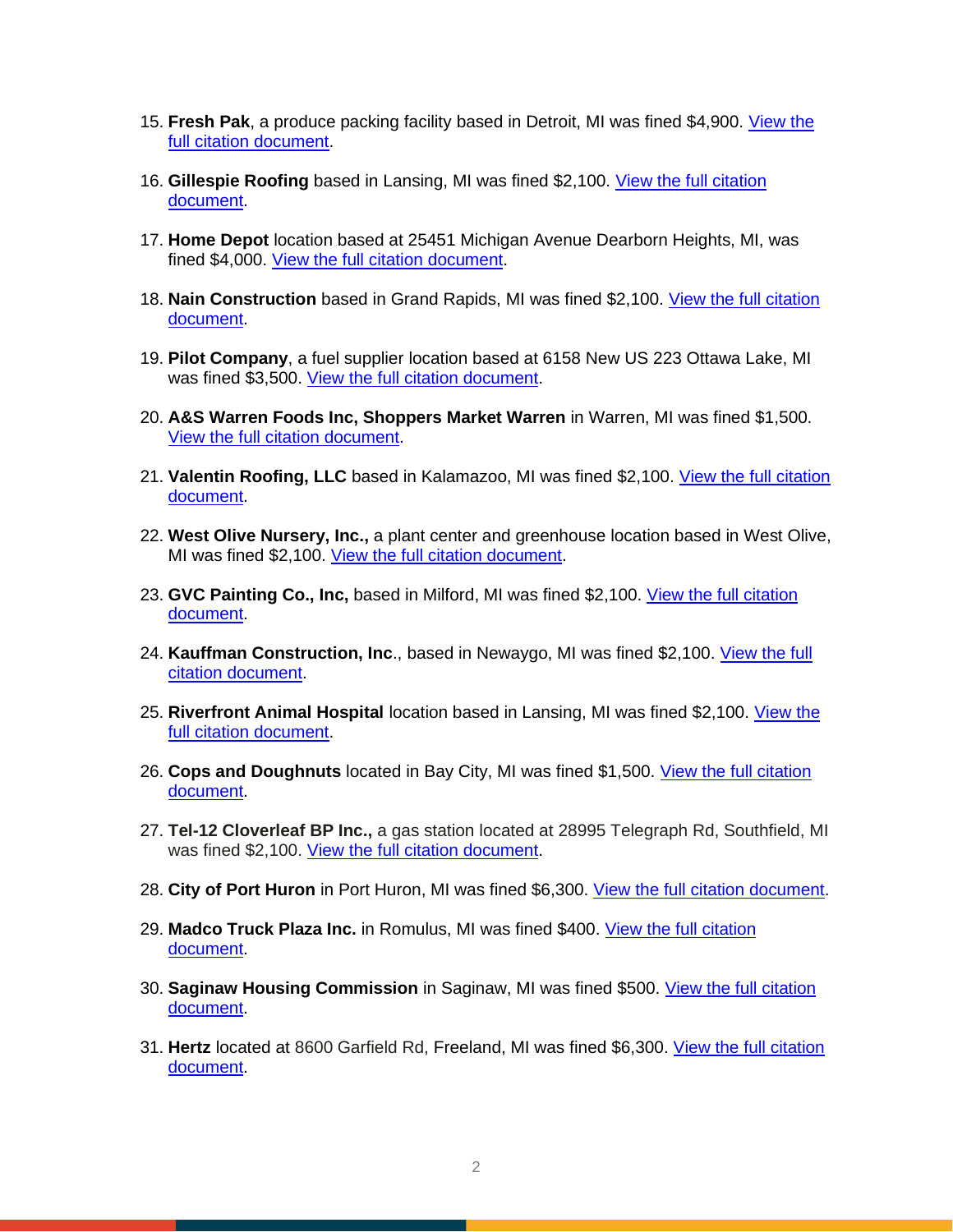- 32. **Meritage Hospitality Group Inc., dba Wendy's #202** located at 18001 E 9 Mile Rd., Eastpointe, MI was fined \$4,000. [View the full citation document.](https://www.michigan.gov/documents/leo/Citation_-_Wendys_703823_7.pdf)
- 33. **Brandon Martinez**, a residential construction company based in Grand Rapids, MI was fined \$2,100. [View the full citation document.](https://www.michigan.gov/documents/leo/Draft_Citation_-_Brandon_Martinez_-_1485278_703824_7.pdf)
- 34. **Musselman Home Improvements, LLC** based in Kalamazoo, MI was fined \$2,100. [View the full citation document.](https://www.michigan.gov/documents/leo/Draft_Citation_-_Musselman_Home_Improvements_LLC_-_1484599_703826_7.pdf)
- 35. **Merlo Construction Company, Inc.** based in Milford, MI was fined \$5,600. [View the full](https://www.michigan.gov/documents/leo/Draft_Citation_-_Merlo_Construction_Company_Inc._-_1483556_703827_7.pdf)  [citation document.](https://www.michigan.gov/documents/leo/Draft_Citation_-_Merlo_Construction_Company_Inc._-_1483556_703827_7.pdf)
- 36.**Minority Auto Handling Specialists, Inc.** in Woodhaven, MI was fined \$3,000. [View](https://www.michigan.gov/documents/leo/Minority_Auto_Handling_Specialists_-_citation_709521_7.pdf)  [the full citation document.](https://www.michigan.gov/documents/leo/Minority_Auto_Handling_Specialists_-_citation_709521_7.pdf)
- 37.**Bayside Hospitality Inc.** dba Tawas Bay Beach Resort in East Tawas, MI was fined \$1500.00. [View the full citation document.](https://www.michigan.gov/documents/leo/Bayside_Hospitality_-_citations_709518_7.pdf)
- 38.**Value City Furniture** in Flint, Michigan was fined \$1500.00. [View the full citation](https://www.michigan.gov/documents/leo/Value_City_Furniture_-_Citation_709527_7.pdf)  [document.](https://www.michigan.gov/documents/leo/Value_City_Furniture_-_Citation_709527_7.pdf)
- 39.**United States Lighting** dba U B Tan in Fenton, MI was fined \$400.00. [View the full](https://www.michigan.gov/documents/leo/United_States_Lighting_Corp_-_citation_709526_7.pdf)  [citation document.](https://www.michigan.gov/documents/leo/United_States_Lighting_Corp_-_citation_709526_7.pdf)
- 40.**Lane Automotive** in Watervliet, MI was fined \$3,500. [View the full citation document.](https://www.michigan.gov/documents/leo/Lane_automotive_-_citation_709520_7.pdf)
- 41. **Red River Restaurant Group dba FireRock Grille** in Caledonia, MI will be fined \$6,300. [View the full citation document.](https://www.michigan.gov/documents/leo/Red_River_Restaurant_Group_-_citation_709524_7.pdf)
- 42.**Andersons Service Center** in Midland, MI was fined \$400. [View the full citation](https://www.michigan.gov/documents/leo/Anderson_Service_Center_-_citation_709517_7.pdf)  [document.](https://www.michigan.gov/documents/leo/Anderson_Service_Center_-_citation_709517_7.pdf)
- 43. **Jerry's Tire** in Lake Odessa, MI was fined \$3,500. [View the full citation document.](https://www.michigan.gov/documents/leo/Jerrys_Tire_-_citation_709519_7.pdf)
- 44.**River City Reproductions and Graphics** in Kentwood, MI will be fined \$2,100. [View](https://www.michigan.gov/documents/leo/River_City_Reproductions_-_citation_709525_7.pdf)  [the full citation document.](https://www.michigan.gov/documents/leo/River_City_Reproductions_-_citation_709525_7.pdf)
- 45. **Kroger Fuel Center** in Roseville, MI was Kroger Fuel Center in Roseville, Michigan was fined \$6,300.00. [View the full citation document.](https://www.michigan.gov/documents/leo/Citation_KrogerFuelCenter_711180_7.pdf)
- 46. **Integrity Business Solutions LLC** in Grand Rapids, MI was fined \$3,500. [View the full](https://www.michigan.gov/documents/leo/Citation_IntegrityBusinessSolutionsLLC_711181_7.pdf)  [citation document.](https://www.michigan.gov/documents/leo/Citation_IntegrityBusinessSolutionsLLC_711181_7.pdf)
- 47. **International Wholesale** in Allen Park, MI was fined \$3,500. [View the full citation](https://www.michigan.gov/documents/leo/Citation_InternationalWholesale_711182_7.pdf)  [document.](https://www.michigan.gov/documents/leo/Citation_InternationalWholesale_711182_7.pdf)
- 48. **Marvin S. Taylor DDSPC dba Dr Taylors Family Dental Center** in Waterford, MI was fined \$2,100. [View the full citation document.](https://www.michigan.gov/documents/leo/Citations_Dr_Taylors_Family_Dental_Center_711184_7.pdf)
- 49. **Andy's Pizza Inc.** in Jackson, MI was fined \$1,000. [View the full citation document.](https://www.michigan.gov/documents/leo/Citation_AndysPizzaInc_711197_7.pdf)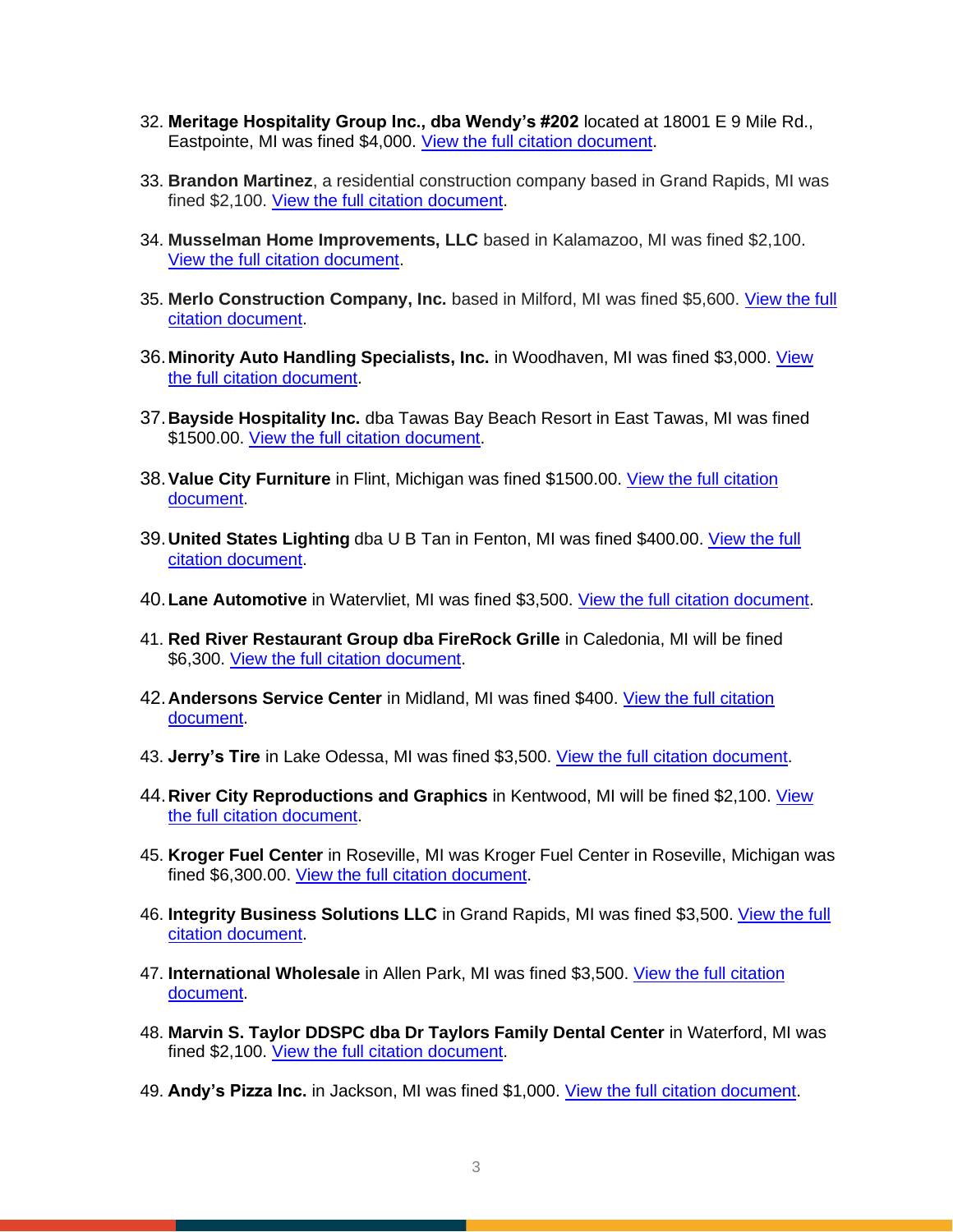- 50. **Daner's Diner** in Lapeer, MI was fined \$1,900. [View the full citation document.](https://www.michigan.gov/documents/leo/MIOSHAcitation_DanersDiner_712313_7.pdf)
- 51. **Painters Supply and Equipment Co.** in Adrian, MI was fined \$3,500. [View the full](https://www.michigan.gov/documents/leo/MIOSHAcitation_PaintersSupplyandEquipmentCo_712315_7.pdf)  [citation document.](https://www.michigan.gov/documents/leo/MIOSHAcitation_PaintersSupplyandEquipmentCo_712315_7.pdf)
- 52. **South Lake Public Schools** in Saint Clair Shores, MI was fined \$9,800. [View the full](https://www.michigan.gov/documents/leo/MIOSHAcitation_SouthLakePublicSchools_712316_7.pdf)  [citation document.](https://www.michigan.gov/documents/leo/MIOSHAcitation_SouthLakePublicSchools_712316_7.pdf)
- 53. **Memphis Fire Department** in Memphis, MI was fined \$2,100. [View the full citation](https://www.michigan.gov/documents/leo/MIOSHAcitation_MemphisFireDepartment_712317_7.pdf)  [document.](https://www.michigan.gov/documents/leo/MIOSHAcitation_MemphisFireDepartment_712317_7.pdf)
- 54. **At Home Stores LLC** in Roseville, MI was fined \$6,300. [View the full citation document.](https://www.michigan.gov/documents/leo/MIOSHAcitation_AtHomeStoresLLC_712318_7.pdf)
- 55. **Autozone** in Davison, MI was fined \$3,500. [View the full citation document.](https://www.michigan.gov/documents/leo/MIOSHAcitation_Autozone_712319_7.pdf)
- 56. **Twin Peaks** in Livonia, MI was fined \$0.00. [View the full citation document.](https://www.michigan.gov/documents/leo/MIOSHAcitation_TwinPeaks_712320_7.pdf)
- 57. **Kokomos Family Fun Center** in Saginaw, MI was fined \$2,000. [View the full citation](https://www.michigan.gov/documents/leo/MIOSHAcitation_KokomosFamilyFunCenter_712321_7.pdf)  [document.](https://www.michigan.gov/documents/leo/MIOSHAcitation_KokomosFamilyFunCenter_712321_7.pdf)
- 58. **Michigan Die Casting** in Dowagiac, MI was fined \$16,800. [View full citation document.](https://www.michigan.gov/documents/leo/MIOSHAcitation_MichiganDieCasting_713552_7.pdf)
- 59. **AIS Automation Systems** in Rockwood, MI was fined \$0.00. [View the full citation](https://www.michigan.gov/documents/leo/MIOSHAcitation_AISAutomationSystems_713555_7.pdf)  [document.](https://www.michigan.gov/documents/leo/MIOSHAcitation_AISAutomationSystems_713555_7.pdf)
- 60. **Commercial Fabricating & Engineering Inc**. in Highland, MI was fined \$14,700. [View](https://www.michigan.gov/documents/leo/MIOSHAcitation_CommercialFabricatingEngineering_713557_7.pdf)  [the full citation document.](https://www.michigan.gov/documents/leo/MIOSHAcitation_CommercialFabricatingEngineering_713557_7.pdf)
- 61. **United Resin Corporation** in Royal Oak, MI was fined \$0.00. [View the full citation](https://www.michigan.gov/documents/leo/MIOSHAcitation_UnitedResinCorporation_713558_7.pdf)  [document.](https://www.michigan.gov/documents/leo/MIOSHAcitation_UnitedResinCorporation_713558_7.pdf)
- 62. Plastic Development Group LLC in Southfield, MI was fined \$2,100. View the full [citation document.](https://www.michigan.gov/documents/leo/MIOSHAcitation_PlasticDevelopmentGroup_713559_7.pdf)
- 63. **BC & F Tool Company Inc.** in Oak Park, MI was fined \$0.00. [View the full citation](https://www.michigan.gov/documents/leo/MIOSHAcitation_BCFToolCompany_713560_7.pdf)  [document.](https://www.michigan.gov/documents/leo/MIOSHAcitation_BCFToolCompany_713560_7.pdf)
- 64. **K2 Holdings LLC** in Fenton, MI was fined \$2,100. [View the full citation document.](https://www.michigan.gov/documents/leo/MIOSHAcitation_K2Holdings_713561_7.pdf)
- 65. **Powerhouse Gym Troy Inc.** in Troy, MI was fined \$700. [View the full citation](https://www.michigan.gov/documents/leo/MIOSHAcitation_PowerhouseGymTroy_713562_7.pdf)  [document.](https://www.michigan.gov/documents/leo/MIOSHAcitation_PowerhouseGymTroy_713562_7.pdf)
- 66. **Tri-Unity Christian School** DBA Tri-unity Christian School Association in Wyoming, MI was fined \$2,000. [View the full citation document.](https://www.michigan.gov/documents/leo/MIOSHAcitation_TriUnityChristianSchool_713563_7.pdf)
- 67. **F.J. Manufacturing Co.** in Madison Heights, MI was fined \$0.00. [View the full citation](https://www.michigan.gov/documents/leo/MIOSHAcitation_FJManufacturing_713602_7.pdf)  [document.](https://www.michigan.gov/documents/leo/MIOSHAcitation_FJManufacturing_713602_7.pdf)
- 68. **Tri State [Development](https://www.michigan.gov/documents/leo/Final_-_1494527_-_Tri_State_Development_Inc_715313_7.pdf) Inc.** of Saginaw, MI was fined \$1,000. View the full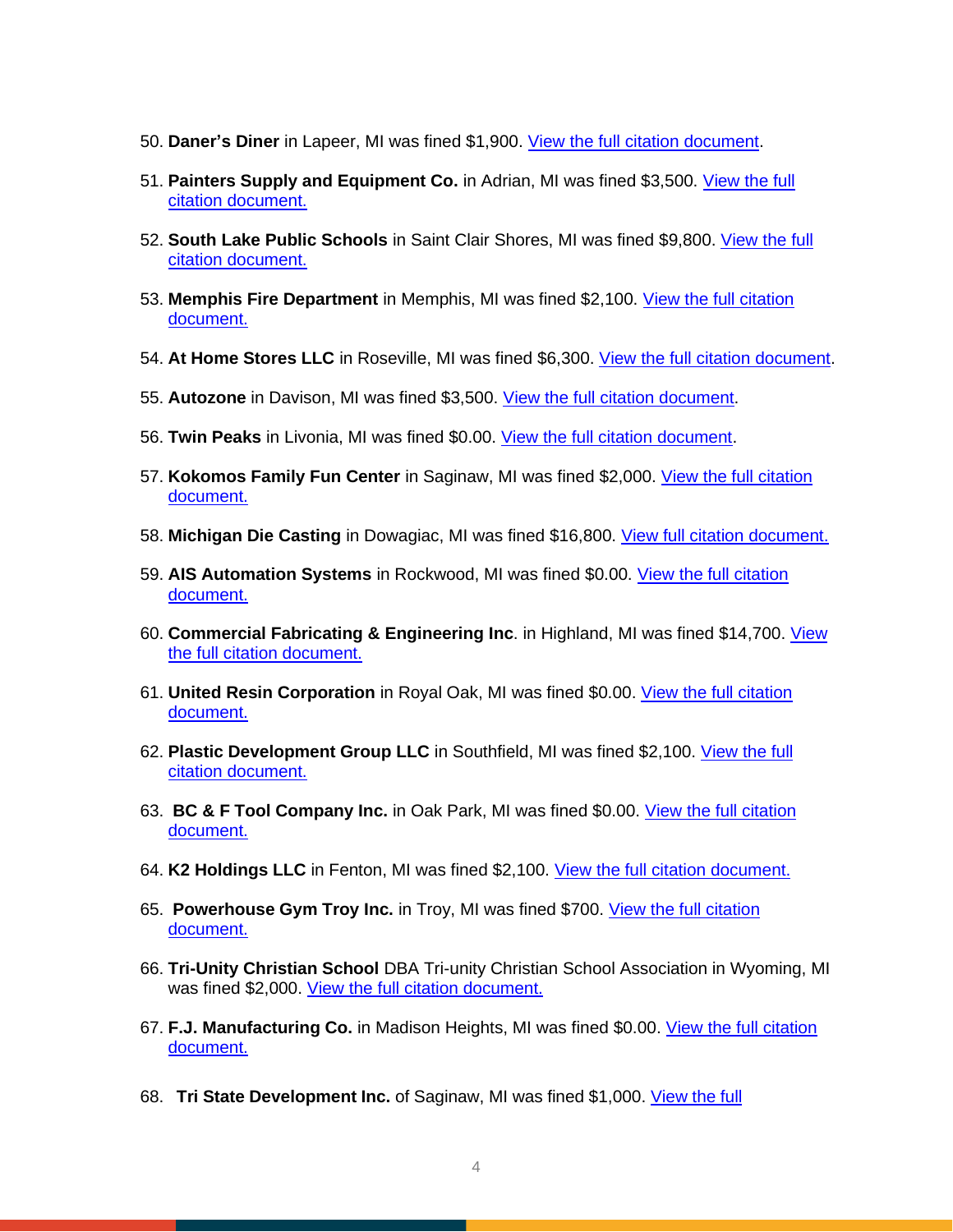[citation document.](https://www.michigan.gov/documents/leo/Final_-_1494527_-_Tri_State_Development_Inc_715313_7.pdf)

- 69. **Jose Torres Construction, LLC** [of Grand Rapids, MI was fined \\$2,100.](https://www.michigan.gov/documents/leo/Final_-_Jose_Torres_Construction_LLC_-_1494225_715315_7.pdf) View [full citation](https://www.michigan.gov/documents/leo/Final_-_Jose_Torres_Construction_LLC_-_1494225_715315_7.pdf) document.
- 70. **[DJ McQuestion & Sons, Inc.](https://www.michigan.gov/documents/leo/Final_-_1491473_D.J._McQuestion__Sons_Inc_715316_7.pdf)** of Leroy, MI was fined \$2,800. View full [citation document.](https://www.michigan.gov/documents/leo/Final_-_1491473_D.J._McQuestion__Sons_Inc_715316_7.pdf)
- 71. **Country Boy Builder, LLC** [of Sheridan, MI was fined \\$2,100.](https://www.michigan.gov/documents/leo/Final_-_1493384_-_Country_Boy_Builder_LLC_715327_7.pdf) View full [citation document.](https://www.michigan.gov/documents/leo/Final_-_1493384_-_Country_Boy_Builder_LLC_715327_7.pdf)
- 72. **C&M Exterior, LLC** of Kalamazoo, MI was fined \$2,800. [View full citationdocument.](https://www.michigan.gov/documents/leo/Final_-_1496594_-_CM_Exterior_LLC_715332_7.pdf)
- 73. Eastbrook Homes, Inc. [of Grand Rapids, MI was fined \\$3,500.](https://www.michigan.gov/documents/leo/Final_-_1495698_Eastbrook_Homes_715333_7.pdf) View full [citation document.](https://www.michigan.gov/documents/leo/Final_-_1495698_Eastbrook_Homes_715333_7.pdf)
- 74. **High Point Roofing, LLC** [of Holton, MI was fined \\$2,100.](https://www.michigan.gov/documents/leo/Final_-_1490869_-_High_Point_Roofing_LLC_715340_7.pdf) View full [citation document.](https://www.michigan.gov/documents/leo/Final_-_1490869_-_High_Point_Roofing_LLC_715340_7.pdf)
- 75. **[Sid's Professional Roofing & More, LLC](https://www.michigan.gov/documents/leo/Final_-_1494228_Sids_Professional_Roofing__More_LLC_715341_7.pdf)** of Covert, MI was fined \$2,100. View [full citation](https://www.michigan.gov/documents/leo/Final_-_1494228_Sids_Professional_Roofing__More_LLC_715341_7.pdf) document.
- 76. **Michigan Web Press DBA Stafford Media Solutions** in Greenville, MI will befined \$4,200. [View full citation document.](https://www.michigan.gov/documents/leo/MI_OSHA2_12282020090210_WebPress_715345_7.pdf)
- 77. **Kortman Masonry, Inc.** [of Grandville, MI was fined \\$1,000.](https://www.michigan.gov/documents/leo/Final_-_Kortman_Masonry_Inc._-_1500321_-_Covid_Citation_715319_7.pdf) View full [citation document.](https://www.michigan.gov/documents/leo/Final_-_Kortman_Masonry_Inc._-_1500321_-_Covid_Citation_715319_7.pdf)
- 78. **Orchard Hill [Mechanical,](https://www.michigan.gov/documents/leo/Final_-_Orchard_Hill_Mechanical_Inc._-_1501653_-_Covid_Citation_715322_7.pdf) Inc.** of Casnovia, MI was fined \$1,000. View full [citation document.](https://www.michigan.gov/documents/leo/Final_-_Orchard_Hill_Mechanical_Inc._-_1501653_-_Covid_Citation_715322_7.pdf)
- 79. **Artistic Decorating, Inc.** of Flint, MI was fined \$0. [View full citationdocument.](https://www.michigan.gov/documents/leo/Final_-_Artistic_Decorating_Inc._-_1499528_-_Covid_Citation_715323_7.pdf)
- 80. **FM Carpenters, LLC** of Detroit, MI was fined \$0. View full citation document.
- 81. **[D.F. Corporation DBA D.F. Floor Covering](https://www.michigan.gov/documents/leo/Final_-_D.F._Corporation_DBA_D.F._Floor_Covering_-_1502732_-_Covid_Citation_715335_7.pdf)** of Flint, MI was fined \$1,000. View [full citation](https://www.michigan.gov/documents/leo/Final_-_D.F._Corporation_DBA_D.F._Floor_Covering_-_1502732_-_Covid_Citation_715335_7.pdf) document.
- 82. **[Victor Carmona Services, LLC](https://www.michigan.gov/documents/leo/Final_-_Victor_Carmona_Services_LLC_-_1502725_-_Covid__Citation_715337_7.pdf)** of Allendale, MI was fined \$0. View full [citation document.](https://www.michigan.gov/documents/leo/Final_-_Victor_Carmona_Services_LLC_-_1502725_-_Covid__Citation_715337_7.pdf)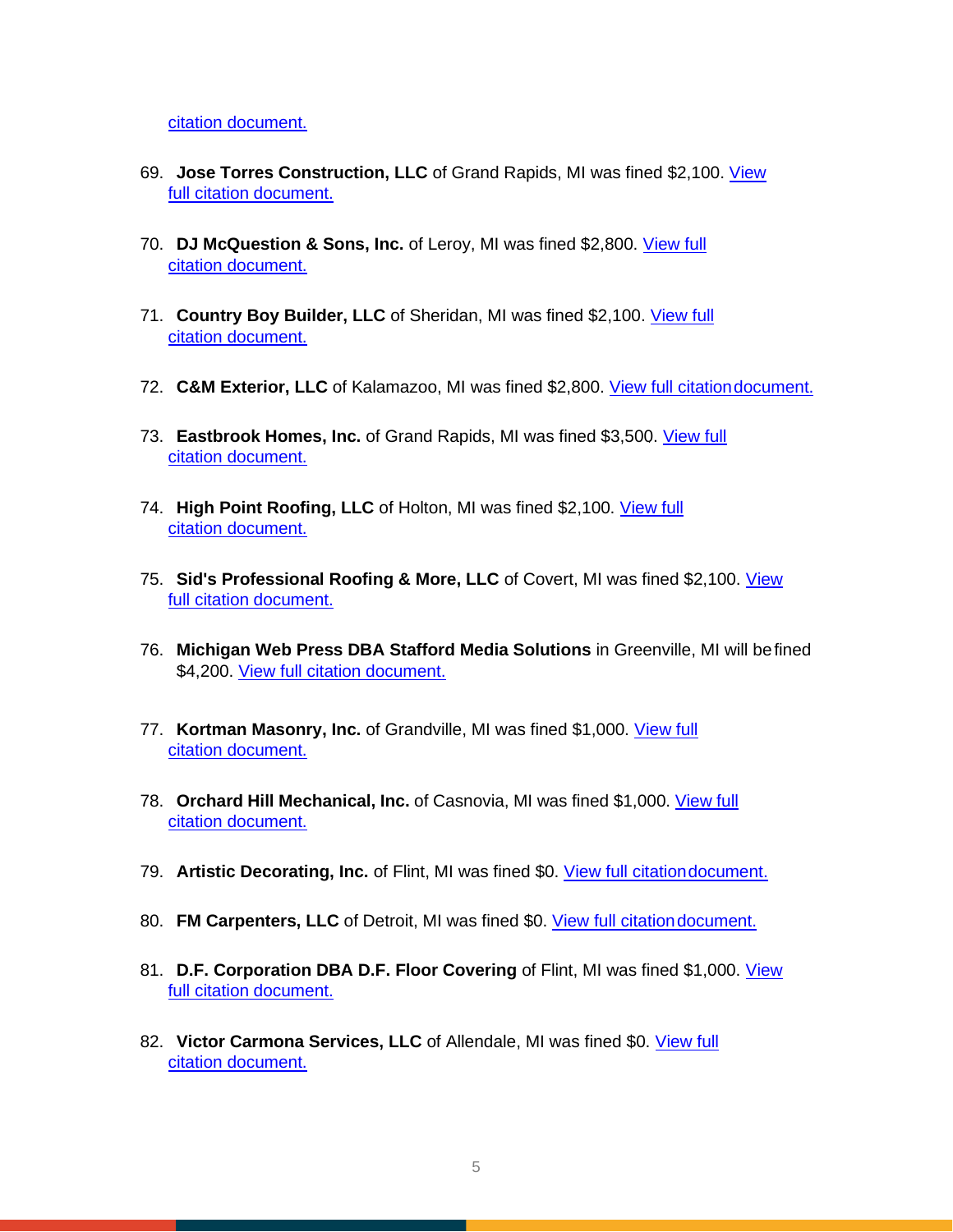- 83. **[National Parts Depot-Michigan](https://www.michigan.gov/documents/leo/National_Parts_Depot_715339_7.pdf)** in Canton, MI was fined \$4,900. View full [citation document.](https://www.michigan.gov/documents/leo/National_Parts_Depot_715339_7.pdf)
- 84. **[United Construction Services, LLC](https://www.michigan.gov/documents/leo/Final_-_United_Construction_Services_LLC_-_1502724_-_Covid_Citation_715351_7.pdf)** of Harbor Springs, MI was fined \$0. View [full citation](https://www.michigan.gov/documents/leo/Final_-_United_Construction_Services_LLC_-_1502724_-_Covid_Citation_715351_7.pdf) document.
- 85. **[JRN Construction Services, LLC](https://www.michigan.gov/documents/leo/Final_-_JRN_Construction_Services_LLC_-_1499735_-_Covid_Citation_715353_7.pdf)** of Flint, MI was fined \$0. View full [citation document.](https://www.michigan.gov/documents/leo/Final_-_JRN_Construction_Services_LLC_-_1499735_-_Covid_Citation_715353_7.pdf)
- 86. **Christian Etheridge State Farm** in Temperance, MI was not fined. [View full](https://www.michigan.gov/documents/leo/Citations_002_715359_7.pdf)  [citation](https://www.michigan.gov/documents/leo/Citations_002_715359_7.pdf) [document.](https://www.michigan.gov/documents/leo/Citations_002_715359_7.pdf)
- 87. **House of Pets, Inc.** in Garden City, MI was fined \$400. [View the full citation](https://www.michigan.gov/documents/leo/Citation_House_of_Pets_Inc._715486_7.pdf)  [document.](https://www.michigan.gov/documents/leo/Citation_House_of_Pets_Inc._715486_7.pdf)
- 88. **Belle Tire** in Woodhaven, MI was fined \$4,000. [View the full citation document.](https://www.michigan.gov/documents/leo/citations-1507293-Belle_Tire_716673_7.pdf)
- 89. **Custom Electric LLC.** in Wixom, MI was fined \$2,800. [View the full citation](https://www.michigan.gov/documents/leo/Custom_Electric_LLC_716680_7.pdf)  [document.](https://www.michigan.gov/documents/leo/Custom_Electric_LLC_716680_7.pdf)
- 90. **Adrian Urgent Care** in Adrian, MI was fined \$0. [View the full citation document.](https://www.michigan.gov/documents/leo/Adrian_Urgent_Care_716685_7.pdf)
- 91. **Bloxsom Roofing and Siding Company** in Traverse City, MI was fined \$2800. [View the full citation document.](https://www.michigan.gov/documents/leo/Bloxsom_Roofing_and_Siding_716688_7.pdf)
- 92. **Bush Brothers Asphalt Paving, Inc.** in Farmington Hills, MI was fined \$400. [View the full citation document.](https://www.michigan.gov/documents/leo/Bush_Brothers_Asphalt_Paving_Inc_716694_7.pdf)
- 93. **Stork Construction LLC.** of Bingham, MI was fined \$500. View the full citation [document.](https://www.michigan.gov/documents/leo/Stork_Construction_LLC_716696_7.pdf)
- 94. **ACME Wire & Iron Works** in Detroit, MI was fined \$400. [View the full citation](https://www.michigan.gov/documents/leo/ACME_Wire__Iron_Works_716698_7.pdf)  [document.](https://www.michigan.gov/documents/leo/ACME_Wire__Iron_Works_716698_7.pdf)
- 95. **Dana Incorporated** in Saint Clair, MI was fined \$4,000. [View the full citation](https://www.michigan.gov/documents/leo/Dana_Incorporated_716700_7.pdf)  [document.](https://www.michigan.gov/documents/leo/Dana_Incorporated_716700_7.pdf)
- 96. **Multi-Shores Development, L.L.C.** of Traverse City, MI was fined \$1,000. [View](https://www.michigan.gov/documents/leo/Multi_-_Shores_Development_LLC_716712_7.pdf)  [the full citation document.](https://www.michigan.gov/documents/leo/Multi_-_Shores_Development_LLC_716712_7.pdf)
- 97. **Allied Gutter Co.** of Romulus, MI was fined \$3,700. [View the full citation](https://www.michigan.gov/documents/leo/Allied_Gutter_Co_716729_7.pdf)  [document.](https://www.michigan.gov/documents/leo/Allied_Gutter_Co_716729_7.pdf)
- 98. **Complete Maintenance & Cabinetry Inc.** of Algonac, MI was fined \$2,800. [View](https://www.michigan.gov/documents/leo/Complate_Maintenance__Cabinetry_Inc._716733_7.pdf)  [the full citation document.](https://www.michigan.gov/documents/leo/Complate_Maintenance__Cabinetry_Inc._716733_7.pdf)
- 99. **Spartan Precision Machining Inc.** of Wixom, MI was fined \$2,800. [View the full](https://www.michigan.gov/documents/leo/Spartan_Precision_Machining_716738_7.pdf)  [citation document.](https://www.michigan.gov/documents/leo/Spartan_Precision_Machining_716738_7.pdf)
- 100. **J&N Electric, Inc.** of Ishpeming, MI was fined \$400. [View the full citation](https://www.michigan.gov/documents/leo/JN_Electric_Inc._716741_7.pdf)  [document.](https://www.michigan.gov/documents/leo/JN_Electric_Inc._716741_7.pdf)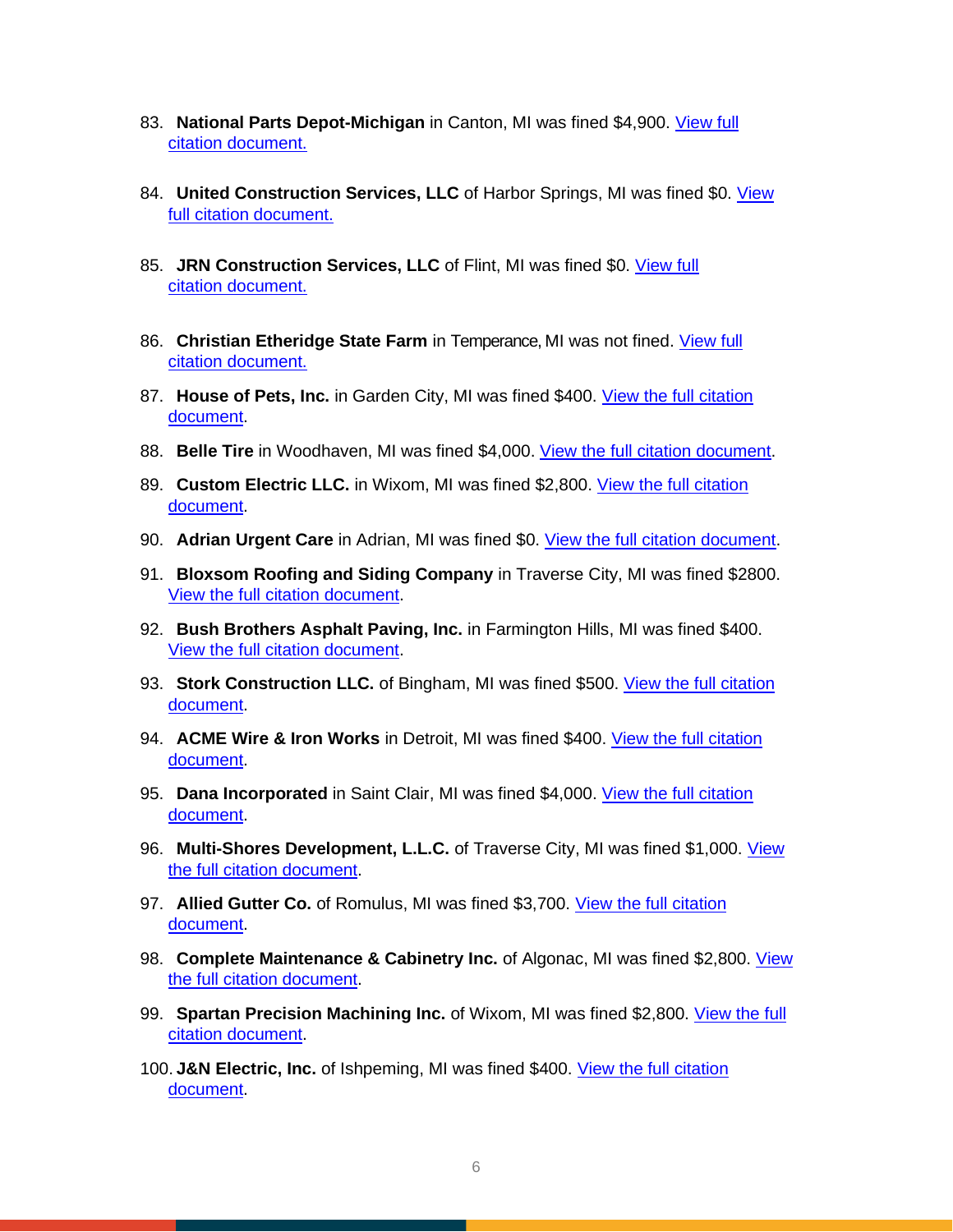- 101. **Royal Roofing Co** of Lake Orion, MI was fined \$3,000. [View the full citation](https://www.michigan.gov/documents/leo/Royal_Roofing_Co._716745_7.pdf)  [document.](https://www.michigan.gov/documents/leo/Royal_Roofing_Co._716745_7.pdf)
- 102. **Fusco Construction, LLC** of Dundee, MI was fined \$1,000. [View the full citation](https://www.michigan.gov/documents/leo/Fusco_Construction_LLC_716748_7.pdf)  [document.](https://www.michigan.gov/documents/leo/Fusco_Construction_LLC_716748_7.pdf)
- 103. **AMB Construction LLC** of Mount Clemens, MI was fined \$2,100. [View the full](https://www.michigan.gov/documents/leo/AMB_Construction_LLC_716749_7.pdf)  [citation document.](https://www.michigan.gov/documents/leo/AMB_Construction_LLC_716749_7.pdf)
- 104. **Midway Rentals and Sales** of Negaunee, MI was fined \$1,200. [View the full](https://www.michigan.gov/documents/leo/MIOSHA_COVID-19_Emergency_Rules_Citations__Midway_Rentals_and_Sales_717440_7.pdf) [citation document.](https://www.michigan.gov/documents/leo/MIOSHA_COVID-19_Emergency_Rules_Citations__Midway_Rentals_and_Sales_717440_7.pdf)
- 105. **Beacon Park Finishing LLC and its successors** of Roseville, MI was fined \$4,200. [View the full citation document.](https://www.michigan.gov/documents/leo/Beacon_Park_Finishing_717443_7.pdf)
- 106. **Iron Mountain Powersports, LLC** of Kingsford, MI was fined \$400. [View the full](https://www.michigan.gov/documents/leo/Iron_Mountain_Powersports_717446_7.pdf)  [citation document.](https://www.michigan.gov/documents/leo/Iron_Mountain_Powersports_717446_7.pdf)
- 107. **Brighton NC Machine Corp** of Brighton, MI was fined \$2,000. [View the full](https://www.michigan.gov/documents/leo/Brighton_NC_Machine_Corp._717449_7.pdf)  [citation document.](https://www.michigan.gov/documents/leo/Brighton_NC_Machine_Corp._717449_7.pdf)
- 108. **McLaren Port Huron** of Port Huron, MI was fined \$6,300. [View the full citation](https://www.michigan.gov/documents/leo/McLaren_Port_Huron_Hospital_717452_7.pdf)  [document.](https://www.michigan.gov/documents/leo/McLaren_Port_Huron_Hospital_717452_7.pdf)
- 109. **Gerber Construction Co Inc.** of Reed City, MI was fined \$2,000. [View the full](https://www.michigan.gov/documents/leo/Gerber_Construction_717456_7.pdf)  [citation document.](https://www.michigan.gov/documents/leo/Gerber_Construction_717456_7.pdf)
- 110. **Prefix Corporation** of Rochester Hills, MI was fined \$0. [View the full citation](https://www.michigan.gov/documents/leo/MIOSHA_COVID-19_Emergency_Rules_Citations__Prefix_Corporation_717441_7.pdf)  [document.](https://www.michigan.gov/documents/leo/MIOSHA_COVID-19_Emergency_Rules_Citations__Prefix_Corporation_717441_7.pdf)
- 111. **Pro-Tech Environmental & Construction Services, Inc** of Grand Rapids, MI was fined \$500. [View the full citation document.](https://www.michigan.gov/documents/leo/Pro-Tech_Environmental_717444_7.pdf)
- 112. **Santigo Roofing, LLC** of Grand Rapids, MI was fined \$400. [View the full citation](https://www.michigan.gov/documents/leo/Santigo_Roofing_717447_7.pdf)  [document.](https://www.michigan.gov/documents/leo/Santigo_Roofing_717447_7.pdf)
- 113. **Ampro, Inc.** of Howell, MI was fined \$4,000. [View the full citation document.](https://www.michigan.gov/documents/leo/Ampro_717450_7.pdf)
- 114. **Pro-Vision Solutions LLC** of Byron Center, MI was fined \$1,500. [View the full](https://www.michigan.gov/documents/leo/Pro-Vision_Solutions_717454_7.pdf)  [citation document.](https://www.michigan.gov/documents/leo/Pro-Vision_Solutions_717454_7.pdf)
- 115. **Herzog Homes L.L.C.** of Grand Rapids, MI was fined \$2,100. [View the full](https://www.michigan.gov/documents/leo/Herzog_Homes_717457_7.pdf)  [citation document.](https://www.michigan.gov/documents/leo/Herzog_Homes_717457_7.pdf)
- 116. **Bingham Farms Oral and Mazillofacial Surgery** of Bingham Farms, MI was fined \$700. [View the full citation document.](https://www.michigan.gov/documents/leo/Bingham_Farms_Oral_and_Maxillofacial_Surgery_717442_7.pdf)
- 117. **John Joseph Companies LLC** of Ashwaubenon, WI was fined \$400. [View the](https://www.michigan.gov/documents/leo/John_Joseph_Companies_717445_7.pdf)  [full citation document.](https://www.michigan.gov/documents/leo/John_Joseph_Companies_717445_7.pdf)
- 118. **Michigan Department of Corrections, Gus Harrison Correctional Facility** of Adrian, MI was fined \$6,300. [View the full citation document.](https://www.michigan.gov/documents/leo/Michigan_Department_of_Corrections_-_Gus_Harrison_Correctional_Facility_717451_7.pdf)
- 119. **Complete Roofing and Repair, LLC** of Grand Rapids, MI was fined \$400. [View](https://www.michigan.gov/documents/leo/Complete_Roofing_and_Repair_717455_7.pdf)